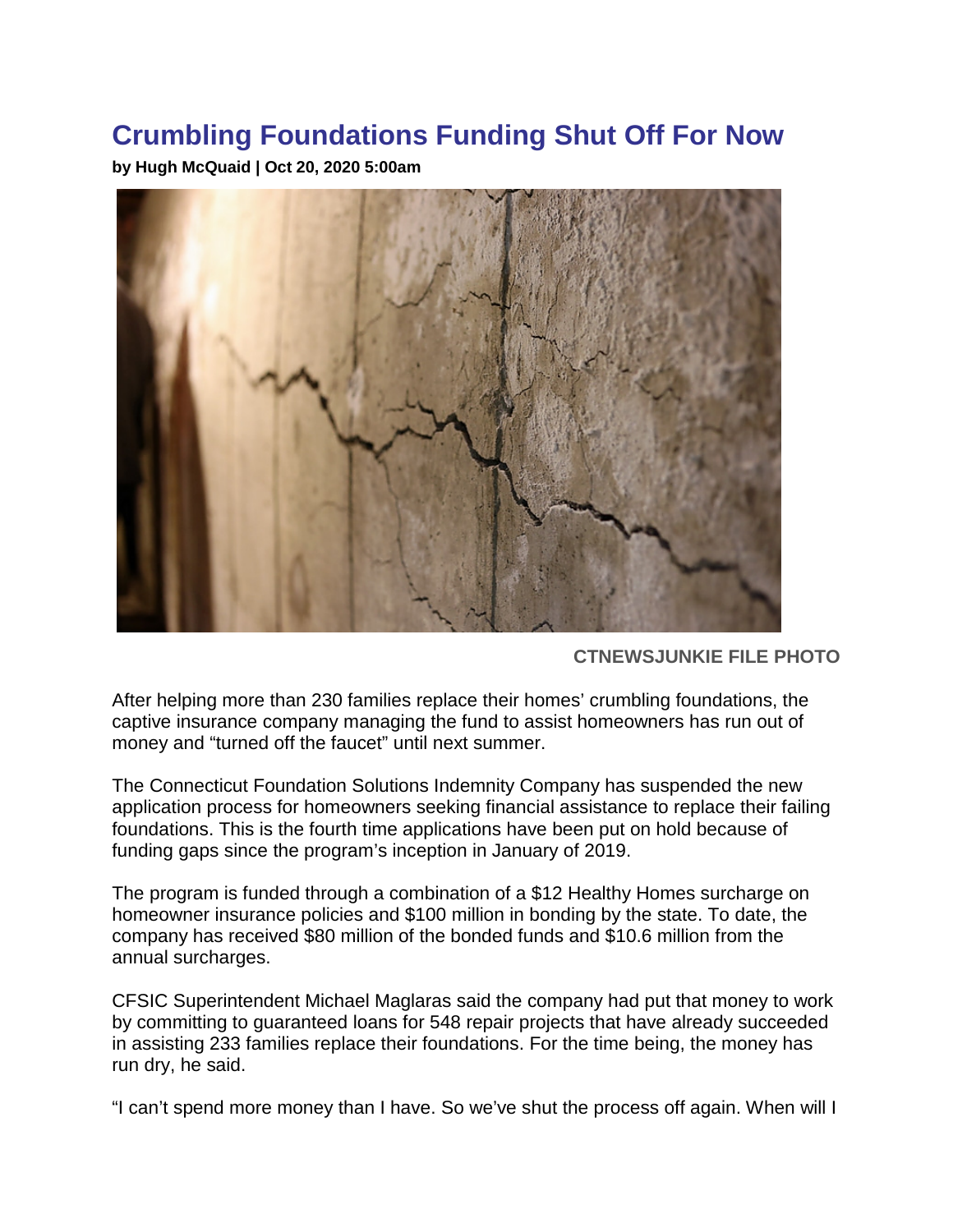open it up? I'll open it up again next June when we get the next Healthy Homes transfer money. We hope it's another \$10.6 million and when, in July, we get the last \$20 million of that \$100 million bond funding, we'll open our doors right up again," Maglaras said in a phone interview Monday.



**SHAWN BEALS / CTNEWSJUNKIE FILE PHOTO**

## A Stafford home in the midst of a foundation replacement by Newcity Builders on Acorn Drive in March 2019

Following a previous suspension, the company began taking applications again at the end of June. Maglaras said it took about nine weeks to make agreements to participate in enough crumbling foundation projects to use up the available funds.

During that period, the company moved down a waiting list that went back to September of last year. They made it as far as people who had signed up in February. That's where they will pick up again next year when more funding becomes available.

"We spent all of the \$10.6 million we can spend, leaving enough to keep the company so I don't have to fire everybody," he said. "We spend that money down. What that means is dozens and dozens of homeowners have participation agreements. Their contractors have deposits. Construction can begin right now."